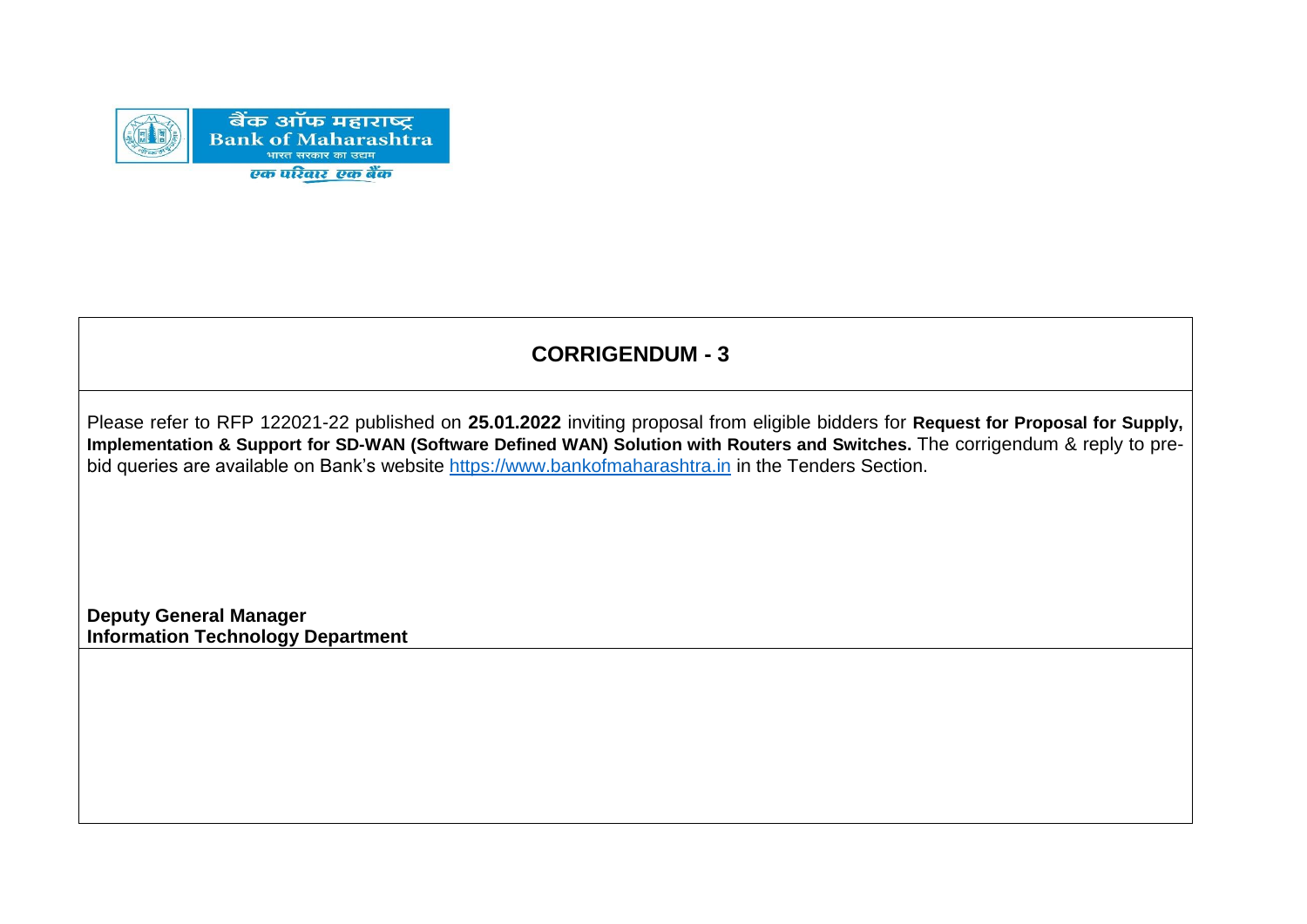

 **Date: 02.03.2022**

## **CORRIGENDUM - 3**

Please refer to RFP 122021-22 published on **25.01.2022** inviting bids for **Request for Proposal for Supply, Implementation & Support for SD-WAN (Software Defined WAN) Solution with Routers and Switches.**

Following correction be read in the tender document.

1. Amendment in clauses in RFP. The amendments are enclosed as **Annexure-I**.

**(Shirish Salway) Deputy General Manager Information Technology Department**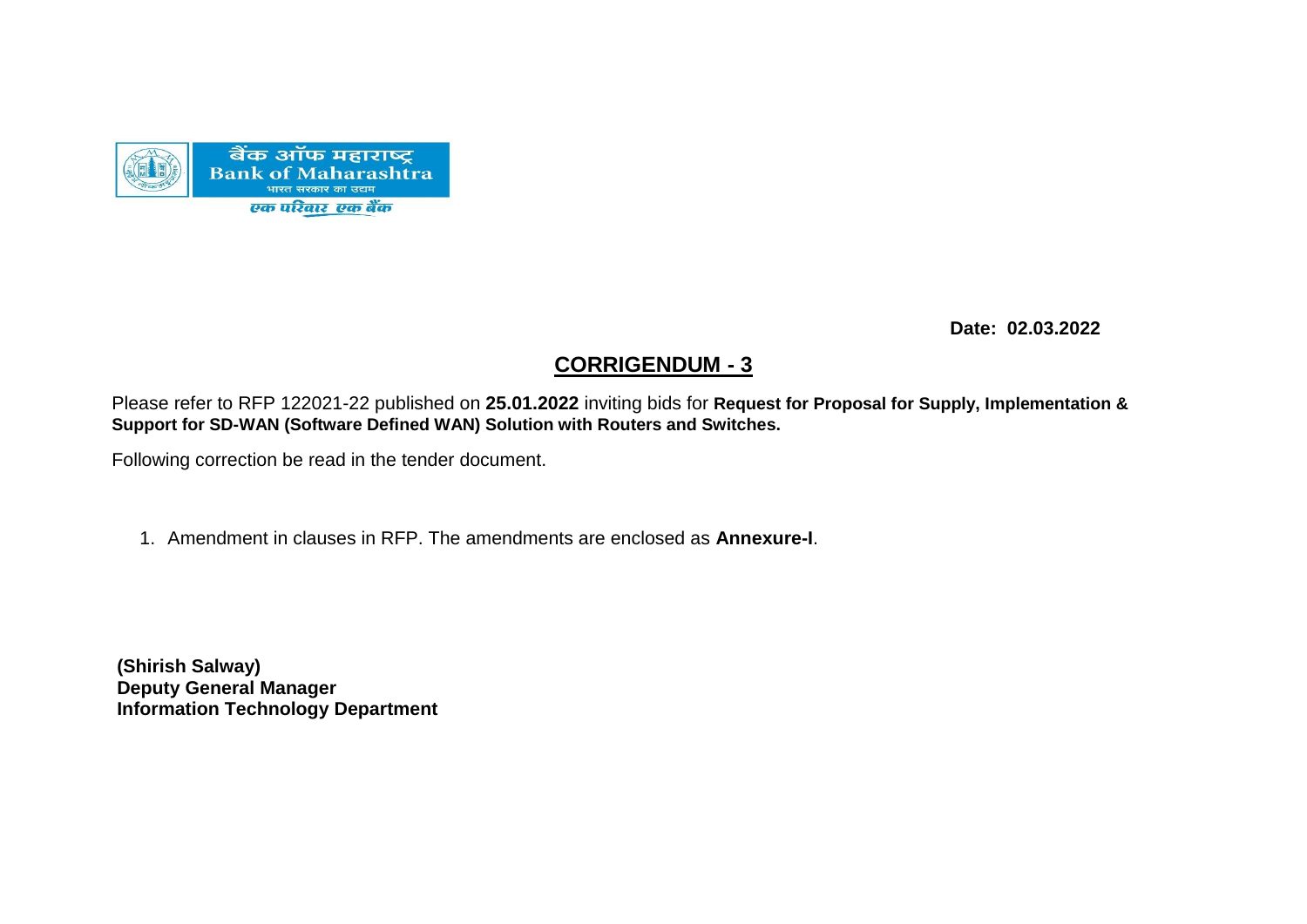

## **ANNEXURE-I RFP122021-22 (CORRIGEDUM - 3)**

| Sr.<br>No.     | Page<br># | <b>Point/Section</b>     | <b>RFP Clause</b>                                                                                                                                                                                                                                                                                                                      | <b>Clause Revised As</b>                                                                                                                                                                                                                                                                                                                                                                                                                                                                                                                                                                                                                                                                                                                                                                                                                                                                                                                                                                                                                                                                                                                                                                                                                                                                       |
|----------------|-----------|--------------------------|----------------------------------------------------------------------------------------------------------------------------------------------------------------------------------------------------------------------------------------------------------------------------------------------------------------------------------------|------------------------------------------------------------------------------------------------------------------------------------------------------------------------------------------------------------------------------------------------------------------------------------------------------------------------------------------------------------------------------------------------------------------------------------------------------------------------------------------------------------------------------------------------------------------------------------------------------------------------------------------------------------------------------------------------------------------------------------------------------------------------------------------------------------------------------------------------------------------------------------------------------------------------------------------------------------------------------------------------------------------------------------------------------------------------------------------------------------------------------------------------------------------------------------------------------------------------------------------------------------------------------------------------|
| $\mathbf 1$    | 13        | 2.3.2 Training           | The training should be provided by the OEM employee<br>(Certified) and should be of minimum 1 week, 8 hours a day<br>for solution under this RFP. Training should be provided to<br>number of personnel identified by Bank (minimum 8<br>Persons) on functional, operational and reporting aspects of<br>the entire security solution. | The training should be provided by the OEM employee/ OEM<br>authorized training partner (Certified) and should be of<br>minimum 5 Days, 8 hours a day for solution under this RFP.<br>Training should be provided to number of personnel identified<br>by Bank (minimum 7 Persons) on functional, operational and<br>reporting aspects of proposed SD-WAN Solution. Training<br>should be provided at Pune location other than Bank<br>Premises.                                                                                                                                                                                                                                                                                                                                                                                                                                                                                                                                                                                                                                                                                                                                                                                                                                               |
| $\overline{2}$ | 38        | 5.1.8<br>Bid<br>Security | As per the latest guideline issued by Government via<br>NIL circular No. F.9/4/2020-PPD dated on 12/11/2020<br>the bidders are waived from EMD, However Bidder has<br>to submit the 'Bid Security Declaration' as per<br>Annexure-9 along with the Technical Bid mandatorily<br>as mentioned in RFP.                                   | <b>Earnest Money Deposit</b><br>Bidders are required to give a Demand Draft drawn in favour<br>of Bank of Maharashtra and payable at Pune, (valid for 90 days<br>from the due date of the tender) for amount highlighted in the<br>tenders section as Earnest money Deposit (EMD) along with<br>their offer. Offers made without E.M.D. will be rejected. Bank<br>will not pay any interest on the E.M.D. The Bank may accept<br>Bank Guarantee in lieu of EMD for an equivalent amount<br>issued by any Public Sector Bank other than Bank of<br>Maharashtra or by any scheduled commercial bank<br>acceptable to Bank. In case of Bank Guarantee from other<br>than Public sector banks prior permission of Bank of<br>Maharashtra is essential. The BG should be valid for 6 months<br>from the date of submission of the offer. The format of BG is<br>enclosed as Annexure -P. The EMD will not carry any interest.<br>Unsuccessful Bidders" Bid security will be returned after<br>completion of tender process. Unsuccessful Bidders should<br>submit the Letter for Refund of EMD/Bid Security for returning<br>of the bid security amount as per Annexure T.<br>The EMD made by the bidder will be forfeited if:<br>The bidder withdraws his tender before processing of<br>the same. |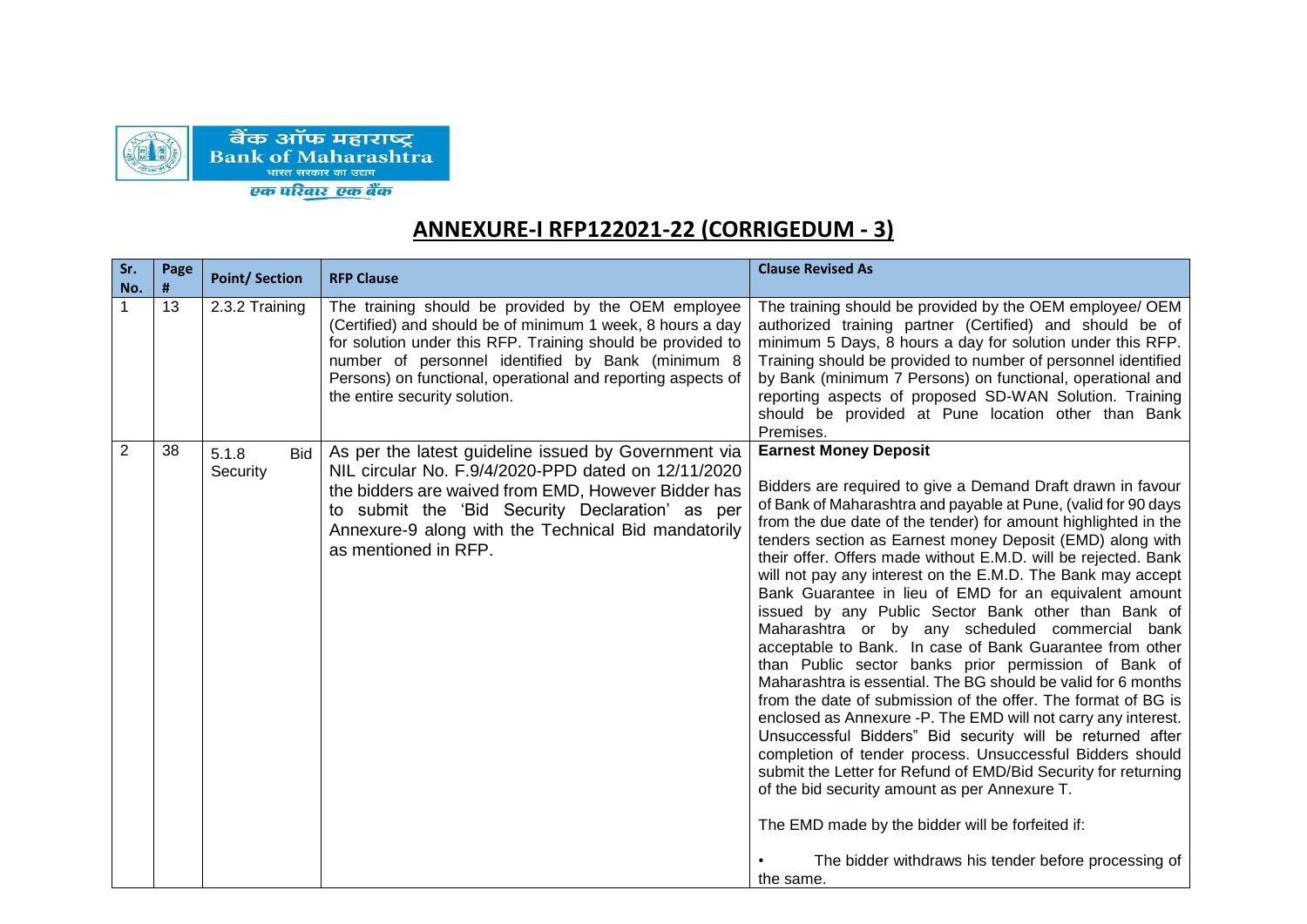| Sr.<br>No. | Page<br># | <b>Point/Section</b> | <b>RFP Clause</b>                                                                                                                                                                                                                                                                                                                                                                                                | <b>Clause Revised As</b>                                                                                                                                                                                                                                                                                                                                                                                                                                                                                                                                                                                                                                                                                                                                                                                                                                                                                                                                                                                                                                                                                                                                                                                                                                                                                                                                                                                                                                                                                                                      |
|------------|-----------|----------------------|------------------------------------------------------------------------------------------------------------------------------------------------------------------------------------------------------------------------------------------------------------------------------------------------------------------------------------------------------------------------------------------------------------------|-----------------------------------------------------------------------------------------------------------------------------------------------------------------------------------------------------------------------------------------------------------------------------------------------------------------------------------------------------------------------------------------------------------------------------------------------------------------------------------------------------------------------------------------------------------------------------------------------------------------------------------------------------------------------------------------------------------------------------------------------------------------------------------------------------------------------------------------------------------------------------------------------------------------------------------------------------------------------------------------------------------------------------------------------------------------------------------------------------------------------------------------------------------------------------------------------------------------------------------------------------------------------------------------------------------------------------------------------------------------------------------------------------------------------------------------------------------------------------------------------------------------------------------------------|
|            |           |                      |                                                                                                                                                                                                                                                                                                                                                                                                                  | The bidder withdraws his tender after processing but<br>before acceptance of "Letter of appointment" issued by Bank.<br>The selected bidder withdraws his tender before<br>furnishing an unconditional and irrevocable Performance Bank<br>Guarantee.<br>The bidder violates any of the provisions of the terms<br>and conditions of this tender specification.<br>The EMD will be refunded to<br>The successful bidder, only after furnishing an<br>unconditional and irrevocable Performance Bank Guarantee of<br>amount specified in RFP document valid till the end of<br>assignment period with additional claim period of 6 (Six)<br>months.<br>The unsuccessful bidders, only after acceptance of<br>the "Letter of Appointment" by the selected bidder.<br>After the award of the contract, if the selected bidder does not<br>perform satisfactorily or delays execution of the contract, the<br>Bank reserves the right to get the balance contract executed<br>by another party of its choice by giving one month's notice for<br>the same. In this event, the selected bidder is bound to make<br>good the additional expenditure, which the Bank may have to<br>incur to carry out bidding process for the execution of the<br>balance of the contract. This clause is applicable, if for any<br>reason, the contract is cancelled.<br>The Bank reserves the right to recover any dues payable by<br>the selected bidder from any amount outstanding to the credit<br>of the selected bidder, including the pending bills and/or |
|            |           |                      |                                                                                                                                                                                                                                                                                                                                                                                                                  | invoking Bank Guarantee, if any, under this contract or any<br>other contract/order.                                                                                                                                                                                                                                                                                                                                                                                                                                                                                                                                                                                                                                                                                                                                                                                                                                                                                                                                                                                                                                                                                                                                                                                                                                                                                                                                                                                                                                                          |
| 3          | 13        | 2.3.2                | The training should be provided by the OEM employee<br>(Certified) and should be of minimum 1 week, 8 hours a day<br>for solution under this RFP. Training should be provided to<br>number of personnel identified by Bank (minimum 8<br>Persons) on functional, operational and reporting aspects of<br>the entire security solution. Training should be provided at<br>Pune location other than Bank Premises. | The training should be provided by the OEM employee/ OEM<br>authorized training partner (Certified) and should be of<br>minimum 5 Days, 8 hours a day for solution under this RFP.<br>Training should be provided to number of personnel identified<br>by Bank (minimum 7 Persons) on functional, operational and<br>reporting aspects of proposed SD-WAN Solution. Training<br>should be provided at Pune location other than Bank<br>Premises.                                                                                                                                                                                                                                                                                                                                                                                                                                                                                                                                                                                                                                                                                                                                                                                                                                                                                                                                                                                                                                                                                              |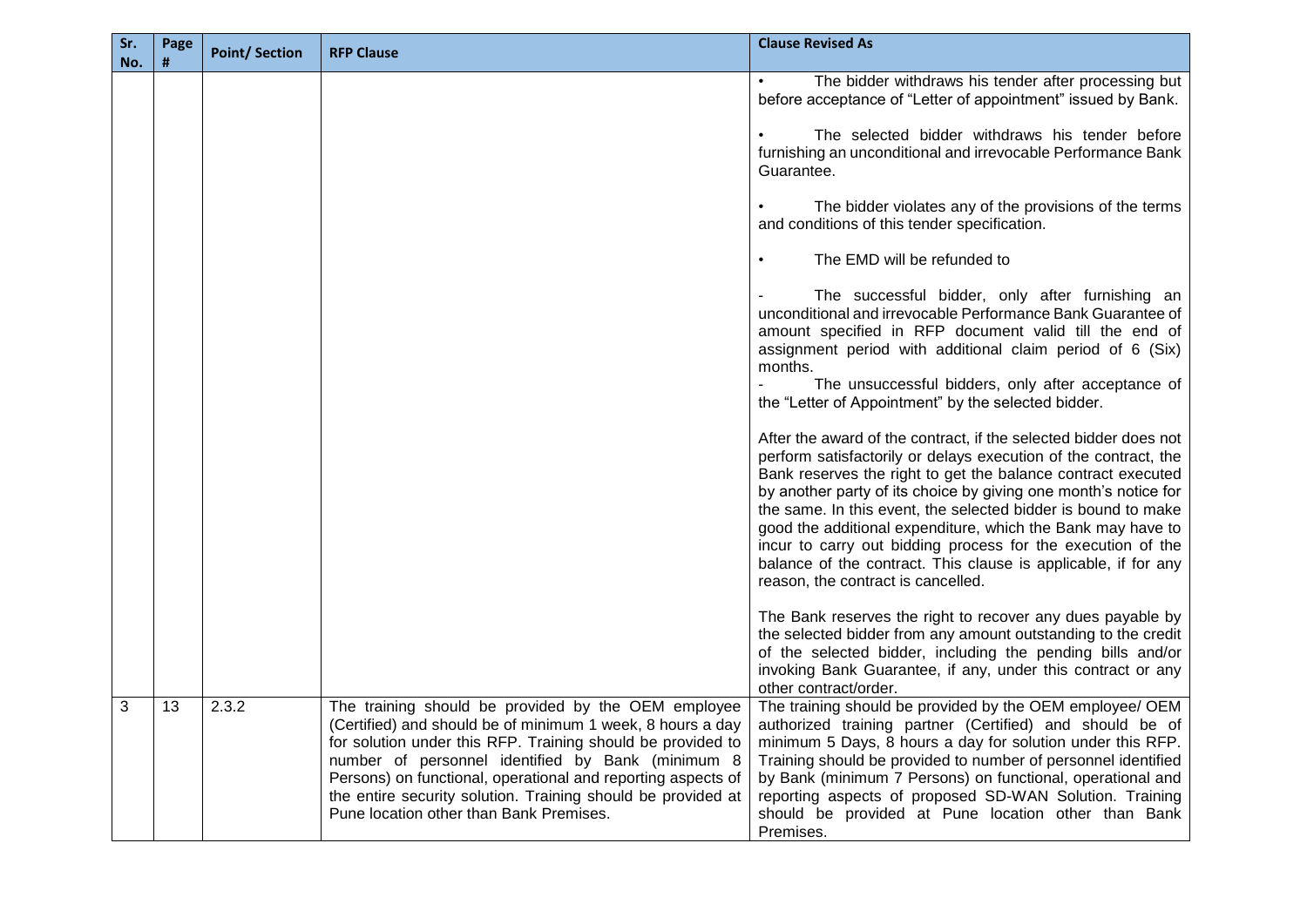| Sr.<br>No.     | Page<br># | <b>Point/Section</b>                                                      | <b>RFP Clause</b>                                                                                                                                                                                                                                                                                                                                                                                                                                                                                                                                                         | <b>Clause Revised As</b>                                                                                                                                                                                                                                                                                                                                                                                                                                                                                                                                                  |
|----------------|-----------|---------------------------------------------------------------------------|---------------------------------------------------------------------------------------------------------------------------------------------------------------------------------------------------------------------------------------------------------------------------------------------------------------------------------------------------------------------------------------------------------------------------------------------------------------------------------------------------------------------------------------------------------------------------|---------------------------------------------------------------------------------------------------------------------------------------------------------------------------------------------------------------------------------------------------------------------------------------------------------------------------------------------------------------------------------------------------------------------------------------------------------------------------------------------------------------------------------------------------------------------------|
| 4              | 20        | Point#4.2.1.3 /<br>Project<br>4.<br>Details                               | The SD-WAN solution, Routers and Switches quoted by the<br>bidder should be of same OEM (Original Equipment<br>Manufacturer) and should not be of different OEMs for ease<br>of operations & support                                                                                                                                                                                                                                                                                                                                                                      | The SD-WAN solution, Routers and Switches quoted by the<br>bidder Preferably (Not Mandatory) should be of same OEM<br>(Original Equipment Manufacturer) for ease of operations &<br>support.                                                                                                                                                                                                                                                                                                                                                                              |
| $\overline{5}$ | 24        | 4.2.1.27                                                                  | The Vendor has to ensure that any solution/equipment<br>supplied as part of this RFP should not have either reached<br>or announced 'End of Sales' (1 years from last date of<br>submission of Bid.) or end of support for at least 7 years from<br>the date of issue of purchase order. In the event if any<br>equipment supplied by the vendor reaches end of support,<br>within the 7 years period from the date of supply, the vendor<br>has to replace the equipment with devices having equivalent<br>or upgraded specification, at no additional cost to the Bank. | The Vendor has to ensure that any solution/equipment<br>supplied as part of this RFP should not have either reached or<br>announced 'End of Sales' (1 years from last date of submission<br>of Bid.) or end of support for at least 5 years from the date of<br>issue of purchase order. In the event if any equipment supplied<br>by the vendor reaches end of support, within the 5 years period<br>from the date of supply, the vendor has to replace the<br>equipment with devices having equivalent or upgraded<br>specification, at no additional cost to the Bank. |
| 6              | 25        | 4.2.1.38                                                                  | All the licenses shall be perpetual. There should not be any<br>limitation on the number of applications and users using the<br>solution. Other specific condition may be refer from technical<br>document attached as Annexure-1                                                                                                                                                                                                                                                                                                                                         | All the licenses shall be subscription/Perpetual based & should<br>cover entire contract duration. There should not be any<br>limitation on the number of applications and users using the<br>solution. Other specific condition may be refer from technical<br>document attached as Annexure-1                                                                                                                                                                                                                                                                           |
| $\overline{7}$ | 26        | 4.2.1.43                                                                  | Bank is running GETVPN technology on existing branch<br>locations. Bidder needs to ensure that proposed routers can<br>work and integrate with both existing GETVPN and new<br>requirement as per RFP to ensure ease of operation and<br>network migration for bank.                                                                                                                                                                                                                                                                                                      | "Bank is running GETVPN technology on existing branch<br>locations. Bidder should ensure that Existing Get-VPN setup<br>should not impacted during the SD-WAN solution<br>implementation .SD-WAN solution should co-exist with GET-<br><b>VPN</b><br>.Proposed<br>solution<br>router should also be able to function in standalone mode<br>without SD-WAN controller.                                                                                                                                                                                                     |
| 8              | 33        | 5.1.3.8(6)                                                                | Prices shall be inclusive of taxes                                                                                                                                                                                                                                                                                                                                                                                                                                                                                                                                        | "Prices shall be inclusive of taxes (Except GST) duties and<br>levies of whatsoever nature excepting local entry taxes and<br>Service Tax if any"                                                                                                                                                                                                                                                                                                                                                                                                                         |
| 9              | 40        | 5.2.2<br>Ownership,<br>Grant<br>and<br>Delivery                           | The Bidder shall procure and provide a non-exclusive, non-<br>transferable, perpetual license for all the software to be<br>provided as a part of this project. All the licenses shall be<br>purchased in the name of the Bank. The use of software by<br>Bidders on behalf of the Bank would be considered as use<br>thereof by the Bank and the software shall be assignable /<br>transferable to any successor entity of the Bank.                                                                                                                                     | The Bidder shall procure and provide a non-exclusive, non-<br>transferable, perpetual/subscription license for all the software<br>to be provided as a part of this project. All the licenses shall be<br>purchased in the name of the Bank. The use of software by<br>Bidders on behalf of the Bank would be considered as use<br>thereof by the Bank and the software shall be assignable /<br>transferable to any successor entity of the Bank.                                                                                                                        |
| 10             | 76        | Point#21 / B)<br>Technical<br>Specification<br>SD-WAN<br>οf<br>Controller | The router shall support Layer multilayer QoS.                                                                                                                                                                                                                                                                                                                                                                                                                                                                                                                            | "Router should support mult-layer QoS for various levels such<br>as Branch & Head End End Devices. It should support per<br>tunnel QoS.                                                                                                                                                                                                                                                                                                                                                                                                                                   |
| 11             | 79        | D)<br>Specification<br>SD-WAN<br>οt<br>Router/Device                      | Router shall conform to UL 60950-1; EN 60950-1; IEC<br>60950-1 and AS/NZS 60950-1                                                                                                                                                                                                                                                                                                                                                                                                                                                                                         | Router shall conform to UL 60950-1; EN 60950-1; IEC 60950-<br>1 and AS/NZS 60950-1 or equivalent standard in India.                                                                                                                                                                                                                                                                                                                                                                                                                                                       |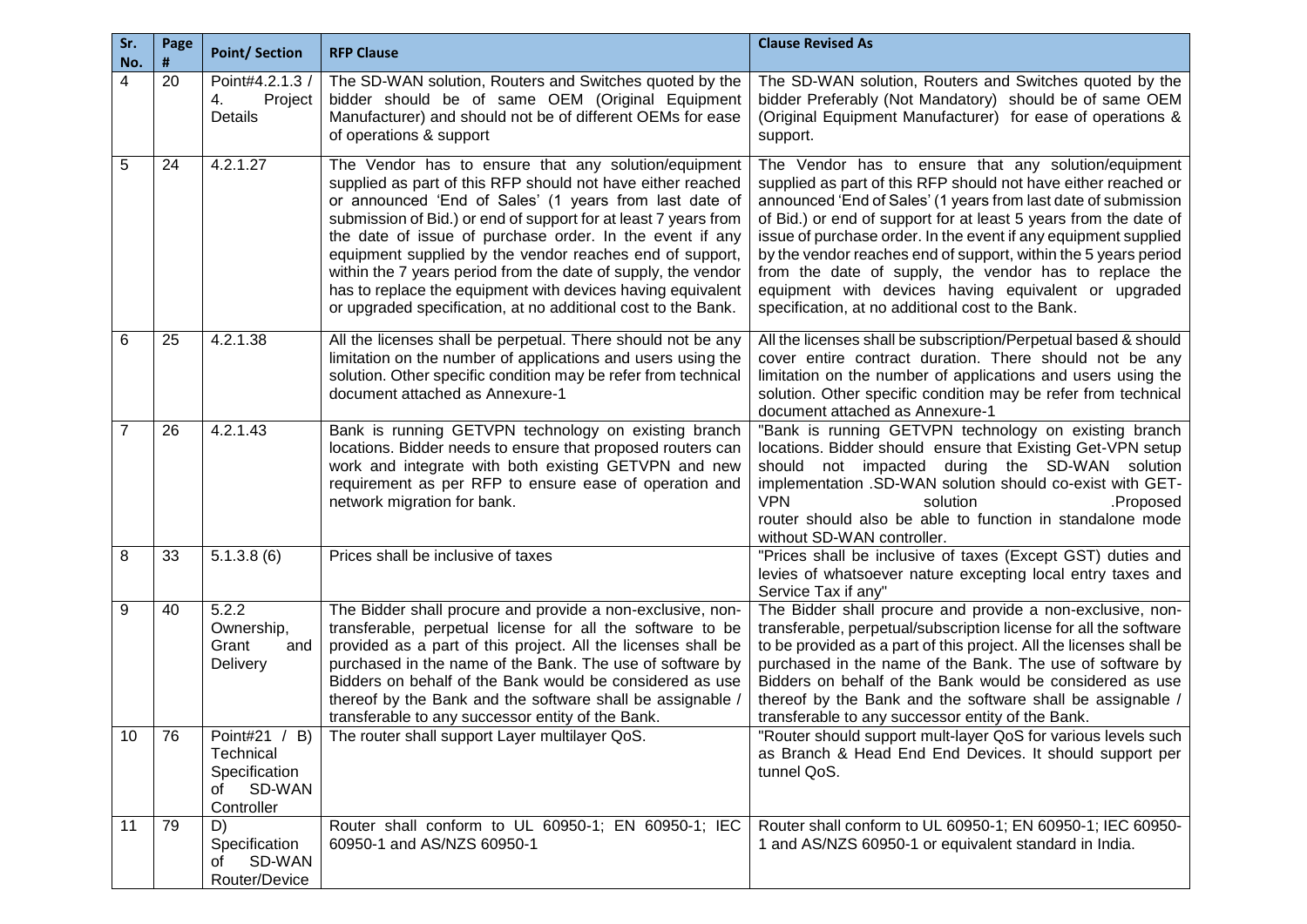| Sr.<br>No. | Page<br># | <b>Point/Section</b>                                                                                          | <b>RFP Clause</b>                                                                                                                                                                                                                                                                                                                          | <b>Clause Revised As</b>                                                                                                                                                                                                                                                                                                                                                  |
|------------|-----------|---------------------------------------------------------------------------------------------------------------|--------------------------------------------------------------------------------------------------------------------------------------------------------------------------------------------------------------------------------------------------------------------------------------------------------------------------------------------|---------------------------------------------------------------------------------------------------------------------------------------------------------------------------------------------------------------------------------------------------------------------------------------------------------------------------------------------------------------------------|
|            |           | (Category-1 &<br>Category-2)><br>point no. 13                                                                 |                                                                                                                                                                                                                                                                                                                                            |                                                                                                                                                                                                                                                                                                                                                                           |
| 12         | 79        | D)<br>Specification<br>SD-WAN<br>of<br>Router/Device<br>(Category-1 &<br>Category-2)><br>point no. $> 14$     | Router shall conform to EN55032, Class A CISPR32, EN<br>61000 or Higher                                                                                                                                                                                                                                                                    | <b>RFP Clause Removed</b>                                                                                                                                                                                                                                                                                                                                                 |
| 13         | 79        | D)<br>Specification<br>SD-WAN<br>of<br>Router/Device<br>(Category-1 &<br>Category-2)><br>point no. 16         | Router should support GETVPN and should able to integrate<br>with current GETVPN architecture with support of features<br>like, SUIT-B encryption from day-1.                                                                                                                                                                              | Router should support GETVPN/Equivalent protocol and<br>should able to Integrate/co-exist with current GETVPN setup<br>with support of features like, SUIT-B encryption from day-1.                                                                                                                                                                                       |
| 14         | 80        | Technical<br>E)<br>Specification<br>Network<br>for<br>Switch><br>Layer-2<br>Features><br>point no.29          | Switch should support inter vlan routing and static routing<br>protocol/ RIP for both IPv4 and IPv6                                                                                                                                                                                                                                        | Switch should support inter vlan routing and static routing<br>protocol<br>for<br>both<br>IPv4<br>and<br>IP <sub>v6</sub> .<br>Proposed switch should be available in latest compatibility<br>matrix of Forescout NAC with covering functionality such as<br>Endpoint detection, VoIP Detection, Switch Discovery, VLAN<br>assignment, Block switch port & provision ACL. |
| 15         | 80        | E) Technical<br>Specification<br><b>Network</b><br>for<br>Switch. (22)                                        | The switch should support IGMP filtering                                                                                                                                                                                                                                                                                                   | The switch should support IGMP filtering/snooping.                                                                                                                                                                                                                                                                                                                        |
| 16         | 86        | 5:<br>Annexure<br>Eligibility<br>Criteria<br>Compliance<br>A/5                                                | Bidder should have supplied, installed and maintained the<br>SD-WAN Solution / WAN Solution (Same OEM devices not<br>necessary the same model) with minimum 1000 edge<br>devices in at least 1 Commercial Banks/ Financial<br>Institutions/ PSU/ Govt. Organization in India in past 3 Years.                                              | Please read the revised clause as " Bidder should have<br>supplied, installed and maintained the SD-WAN Solution /<br>WAN Solution (Same OEM devices not necessary the same<br>model) with minimum 1000 edge routers in at least 1<br>Commercial Banks/ Financial Institutions/ PSU/ Govt.<br>Organization in India in past 5 Years."                                     |
| 17         | 87        | Annexure<br>5:<br>Eligibility<br>Criteria<br>Compliance<br>A/7                                                | Bidder should have proposed supplied, installed and<br>maintained the network switches (Same OEM devices not<br>necessary the same model) with minimum 500 count in at<br>least 1 Commercial Banks/ Financial Institutions/ PSU/ Govt.<br>Organization in India in past 3 Years.                                                           | Bidder should have proposed supplied, installed and<br>maintained the network switches (Same OEM devices not<br>necessary the same model) with minimum 500 count in at least<br>1 Commercial Banks/ Financial Institutions/ PSU/ Govt.<br>Organization in India in past 5 Years.                                                                                          |
| 18         | 26,<br>79 | 4.2.1.43,<br>Point# 16 / D)<br>Specification<br>SD-WAN<br>of<br>Router/Device<br>(Category-1 &<br>Category-2) | Bank is running GETVPN technology on existing branch<br>locations. Bidder needs to ensure that proposed routers can<br>work and integrate with both existing GETVPN and new<br>requirement as per RFP to ensure ease of operation and<br>network<br>migration<br>for<br>bank.<br>Router should support GETVPN and should able to integrate | "Bank is running GETVPN technology on existing branch<br>locations. Bidder should ensure that Existing Get-VPN setup<br>should not impacted during the SD-WAN solution<br>implementation .SD-WAN solution should co-exist with GET-<br><b>VPN</b><br>solution<br>.Proposed<br>router should also be able to function in standalone mode<br>without SD-WAN controller.     |